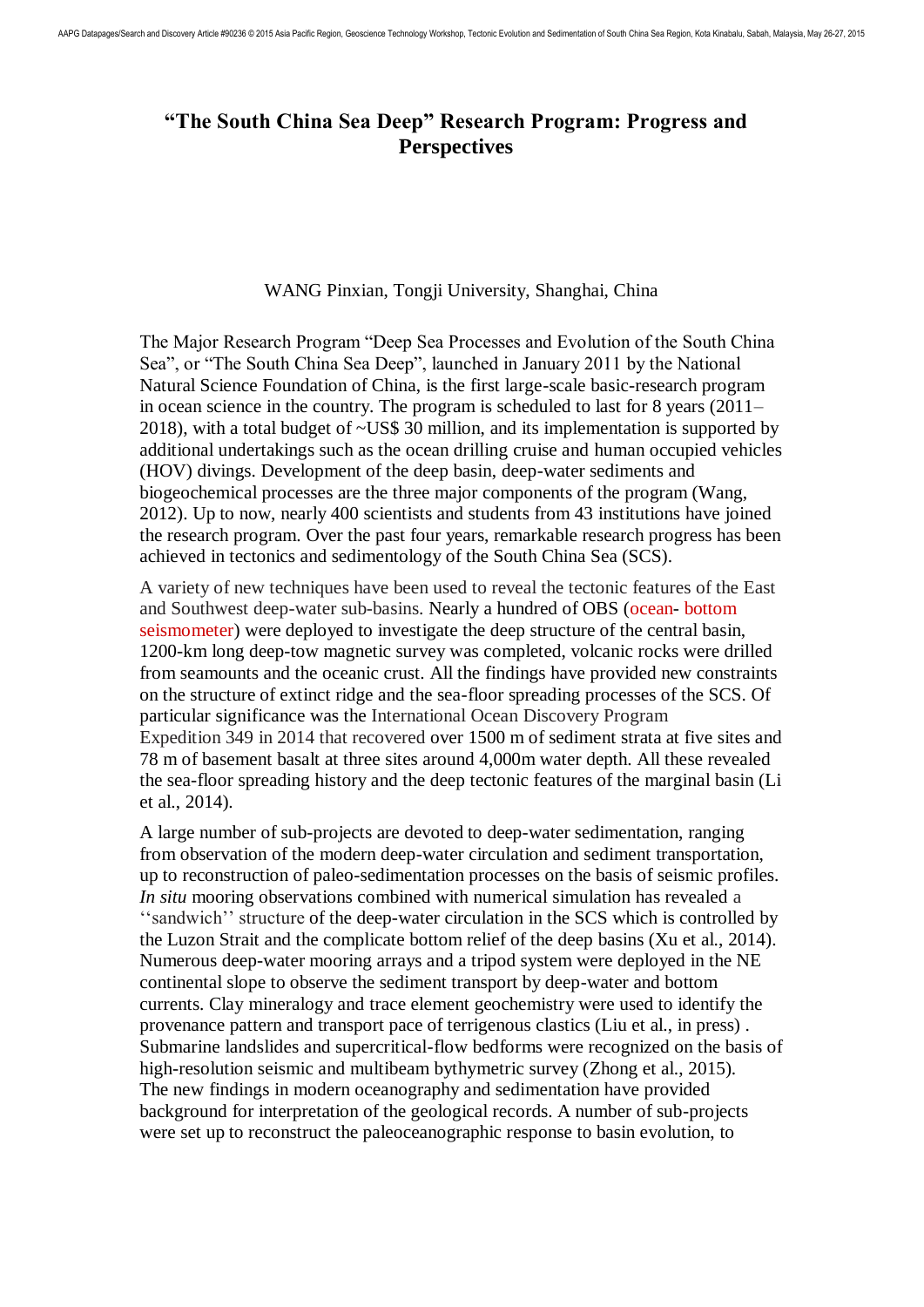investigate the evolution of carbonate platforms and carbon cycling of the SCS basin (e.g., Chen et al., 2015).

In terms of biogeochemical processes, the pioneering work on microbiology of deepsea sediments and water column has led to new discoveries, showing the microbial role in biogeochemistry of the basin for the first time. The cold- seepages and submarine volcanos were explored using HOV divings (Feng and Chen, 2015). Based on multiple-year measurements, the seasonal pattern of  $CO<sub>2</sub>$  fluxes in the entire SCS was proposed and the total  $CO<sub>2</sub>$  budget estimated (Zhai et al., 2013). Currently, a new HOV diving cruise, as well as a new IODP expedition is in the planning stage, indicating encouraging perspectives of the research program.

The presentation will introduce the recent progress of the SCS Deep program and its research plan for the second half of its implementation period (2015-2018). The development of the program calls for enhanced international collaboration. An international working group was set up in 2014 to promote correlation of the deep basin with the surrounding islands and continents. The SCS Deep program is expected to contribute both to research breakthrough and to international cooperation in the region.

## **References**

Chen,W.-H., Huang, C.-Y., Lin,Y.-J., et al., 2015. Depleted deep South China Sea  $\delta^{13}$ C paleoceanographic events in response to tectonic evolution in Taiwan–Luzon Strait since Middle Miocene. *Deep-Sea Research II*, <http://dx.doi.org/10.1016> /j.dsr2.2015.02.005i

Feng,D., Chen,D.F., 2015.,Authigenic carbonates from an active cold seep of the northern South China Sea: New insights into fluid sources and past seepage activity. *Deep-Sea Research. II*, <http://dx.doi.org/10.1016/j.dsr2.2015.02.003i>

Li, C.-F., Xu,X., Lin,J., et al., 2014.Ages and magnetic structures of the South China Sea constrained by deep tow magnetic surveys and IODP Expedition 349, *Geochem. Geophys. Geosyst.*, **15**, doi:10.1002/2014GC005567.

Liu,Z.F., ZhaoY.L., Colin,C., et al., 2015. Source-to-Sink transport process of fluvial sediments in the South China Sea. *Earth-Science Reviews*, in press.

Shu, Y., H. Xue, D. Wang, F. ,et al.,2014. Meridional overturning circulation in the South China Sea envisioned from the high-resolution global reanalysis dataGLBa0.08, *J. Geophys. Res. Oceans,* **119**, doi:10.1002/2013JC009583.

Wang, P.X., 2012. Tracing the life history of a marginal sea—On "The South China Sea Deep" Research Program. *Chinese Science Bulletin*,**57** (24): 3093-3114

Zhai, W.D, Dai, M.H., Chen, B.S., et al., 2013. Seasonal variations of air-sea CO2 fluxes in the largest tropical marginal sea (South China Sea) based on multiple-year underway measurements. *Biogeosciences*, 10 (11) (2013), 7775-7791.

Zhao, M., Shao, L., Liang,J.S., Li, Q.Y., 2015. No Red River capture since the late Oligocene: Geochemicalevidence from the northwestern South China Sea. *Deep-Sea Research II*, DOI: http://dx.doi.org/10.1016/j.dsr2.2015.02.029